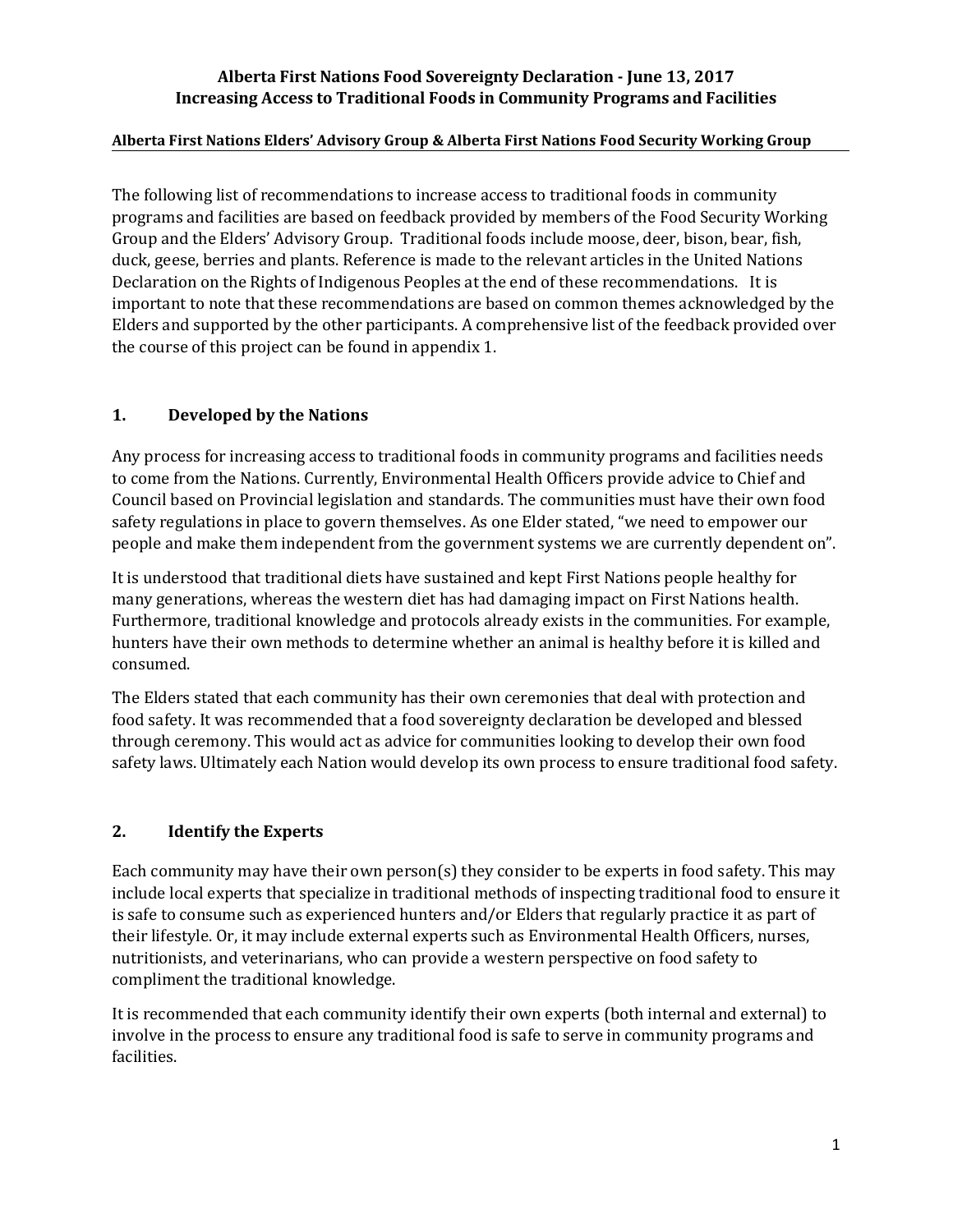## **3. Link Traditional and Western Knowledge**

There needs to be an opportunity to provide meaningful input in the process and give validity to traditional knowledge. This can be achieved through a parallel panel of western and traditional knowledge with an ethical space in between. From a western perspective, factors in the environment are measured through data on paper; whereas Elders share oral data (traditional knowledge) through stories.

It was recommended that Practitioners such as. Environmental Health Officers engage with Elders to learn oral traditions/traditional systems that are unique to the individual communities. Then practitioners can provide recommendations and give options to Chief and Council that include components of both western and traditional systems. Traditional and western knowledge keepers must work together with the common goal of health and safety.

# **4. Educate the Youth**

The Elders gave several examples on how to educate today's youth about the traditional lifestyle. This included reaching them at a younger age, making the material engaging, bringing in Elders from other communities to gain a different perspective, incorporating traditional teachings into the education curriculum, providing more funding for Youth-Elder camps, utilizing cultural camps to teach about healthy foods, and following existing models (i.e. the little birds model). It was recommended that more resources and opportunities be made available to ensure the youth are physically active.

One Elder stated that: "We lived simple lives. Our grandfathers taught us to be patient, often sitting for an hour in silence". It is not just the food that is important, but the physical activity required to maintain a traditional lifestyle. As another Elder stated, "In the old days we used to pack a moose on our backs".

# *United Nations Declaration on the Rights of Indigenous Peoples:*

*"Indigenous peoples have the right to their traditional medicines and to maintain their health practices, including the conservation of their vital medicinal plants, animals and minerals. Indigenous individuals also have the right to access, without any discrimination, to all social and health services. " (The United Nations General Assembly, 2007, article. 24.1)*

*"Indigenous peoples have the right to maintain, control, protect and develop their cultural heritage, traditional knowledge and traditional cultural expressions, as well as the manifestations of their sciences, technologies and cultures, including human and genetic resources, seeds, medicines, knowledge of the properties of fauna and flora, oral traditions, literatures, designs, sports and traditional games and visual and performing arts. They also have the right to maintain, control, protect and develop their intellectual property over such cultural heritage, traditional knowledge, and traditional cultural expressions. " (The United Nations General Assembly, 2007, article 31.1)*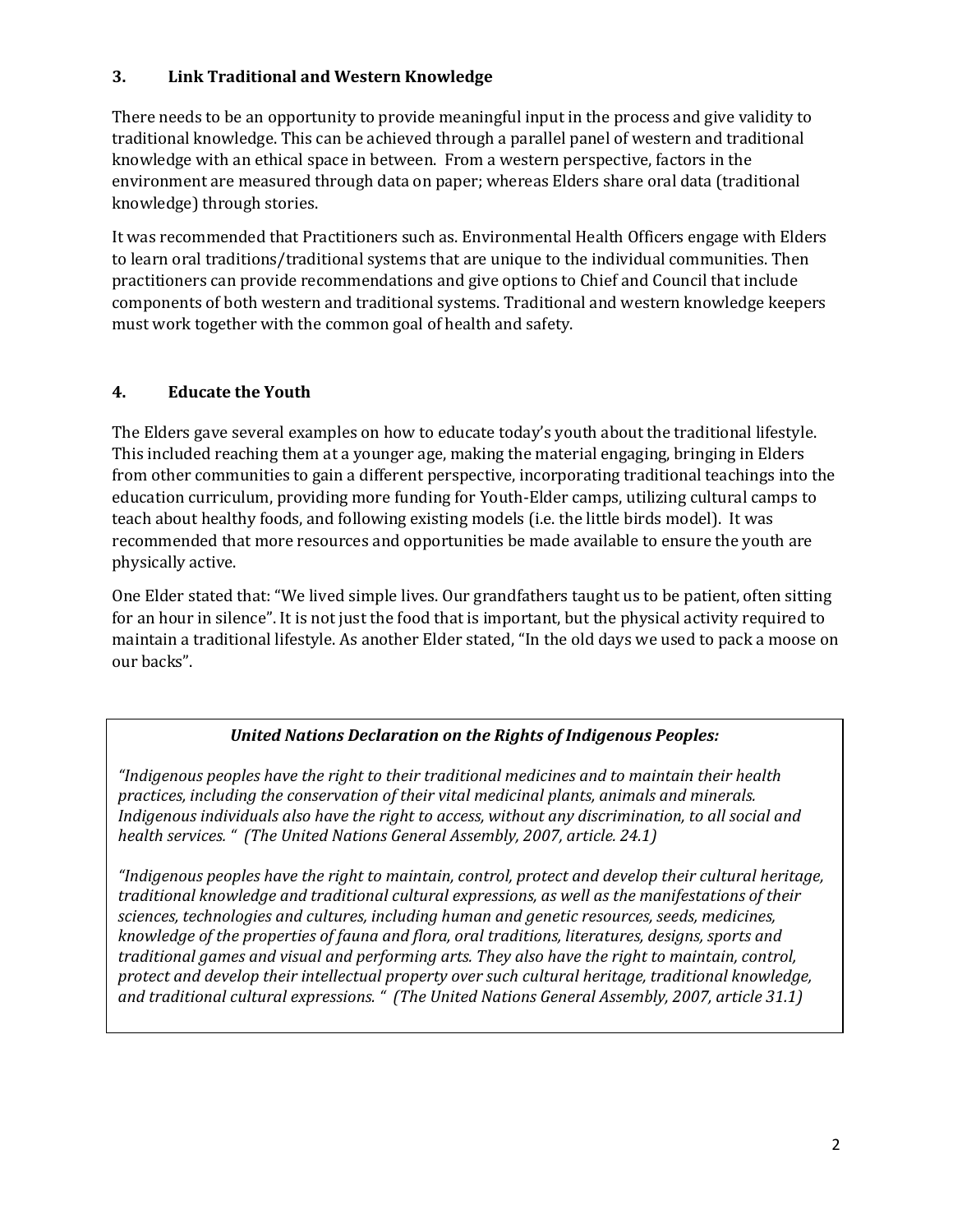## **Appendix 1: Elders and Working Group Recommendations**

#### **Developed by the Nations**

- Clarify Jurisdiction currently using provincial laws on federal lands. (i.e. Firearms Acquisition Certificates, commercial fishing licensing, National Resources Transfer Agreement).
- Maintain inherent indigenous rights to hunt and fish
- Incorporate, compare and revise existing or develop new processes (parallels western and traditional).
- Recognize wild game protocols i.e. Tobacco offering
- Include provincial representatives at meetings to listen to the community to learn how they have historically managed safety for wild meat use and consumption (i.e. food preservation and cooking)
- Historical data important to climate change (i.e. migration patterns) share with communities
- Need business plan i.e. Game farms, feasibility study for these endeavors
- Access to provincial labs to examine quality of meat if concerned.
- Access to veterinary services if needed for information
- Access to EHO by communities to help make appropriate or requested linkages.
- Community can submit proposals to the National Contaminants research fund and or Climate Change and Health Adaptation Program
- Community led policies to reduce/limit use of herbicides and pesticides.

#### **Identify the Experts**

- Internal Experts:
- Youth
- Trappers Association
- Food Safe certified cooks
- Other boards (e.g. women's shelters, AHSOR, education)
- Recognized by the community (e.g. Hunters, Elders, traditional knowledge keepers, CHRs, Chief and Council, health directors, health boards).
- Elders' societies

#### External Experts

- Health Canada (e.g. Environmental Health Officers, nurses, nutritionists)
- Alberta Government (veterinarians)
- Medical Officers of Health, Alberta Health Services (AHS); First Nations & Inuit Health Branch (FNIHB)
- Parks Canada (veterinarians)
- Butchers, meat packers
- Fish and wildlife officers to assist in developing protocol

#### **Link Traditional and Western Knowledge**

- Sharing and working together
- Respect
- Spirituality (Elders, pipe ceremony, smudge)
- Acceptance of differences
- No preconceptions (UNDRIP)
- Traditional areas
- Oral and written history
- Communication/consultation
- Understanding
- Protocols learning/Elders
- Cultural variations (Treaties 6,7,8).
- Transfer of knowledge
- Integration of both worlds
- Environment respect mother earth
- Knowledge preservation/storage of knowledge monitor/surveillance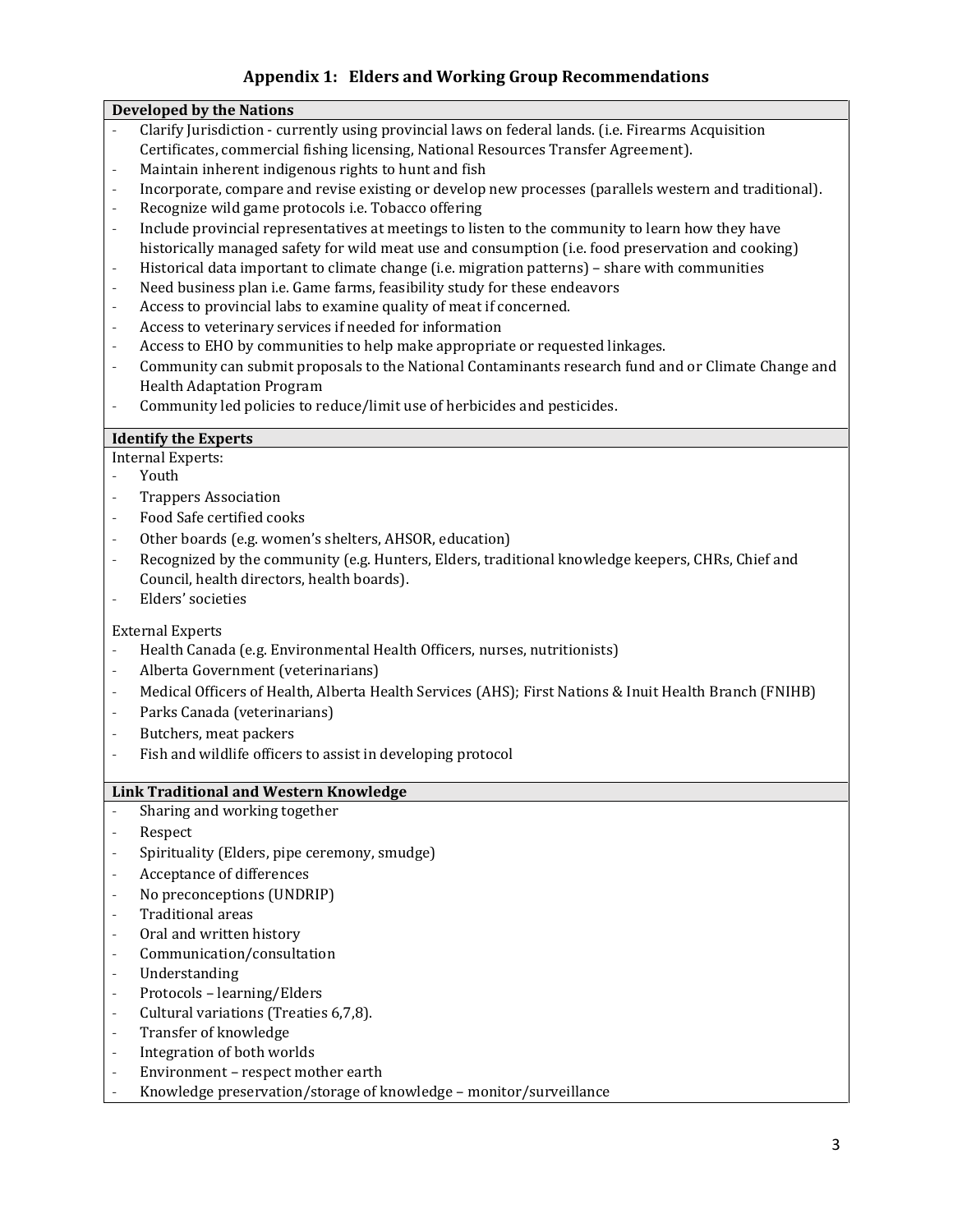- Mutual sharing of existing processes
- Openness to learn.
- Social media communication
- Trust each other
- Common goal is awareness of health and safety
- Climate change knowledge
- Document findings into something that can be used
- Technology to use as education/tool
- **Iurisdiction**
- Re-connection of Elder/youth to traditional practices
- Re-learning of traditional skills
- Learning about animals and plants
- Hunting practices connection to land
- Bridge western and traditional knowledge
- Understanding is key
- Traditional languages (ceremonial language); learning mother tongue
- Sacred First Nation language some can't be shared
- Elders can teach western knowledge keepers/academia
- Living traditional lifestyle, medicines, traditional/western
- Preventative
- Putting data on paper that can be accessed by all Nations
- Discover our family trees
- **Balance**

#### **Educate the Youth**

- Reach the youth at a younger age, but engage all age levels
- Don't force traditional teachings on them
- Interest based, hands on learning, utilize technology (e.g. develop apps)
- Incorporate Elder's in teachings, hunting/fishing protocol, Elder in residence
- On-going education, not just 1-2 day workshops
- Educate EHOs (Environmental Health Officers)
- Ensure resources (financial) are available and adequate
- Create interest in food sustainability
- Land based teaching from K-12; traditional life skills program in school
- Create an honouring system for completing the training
- Engaging the youth is a community effort (multi-sectors)
- Use creative teaching; make subject relevant it is more interesting if engaging
- Bimonthly cultural day
- Youth gatherings
- Teach traditional values at family camps
- Engage family unit
- Acknowledge learning these skills
- Creating sense of identity/pride

Must be a community effort involving all stakeholders.